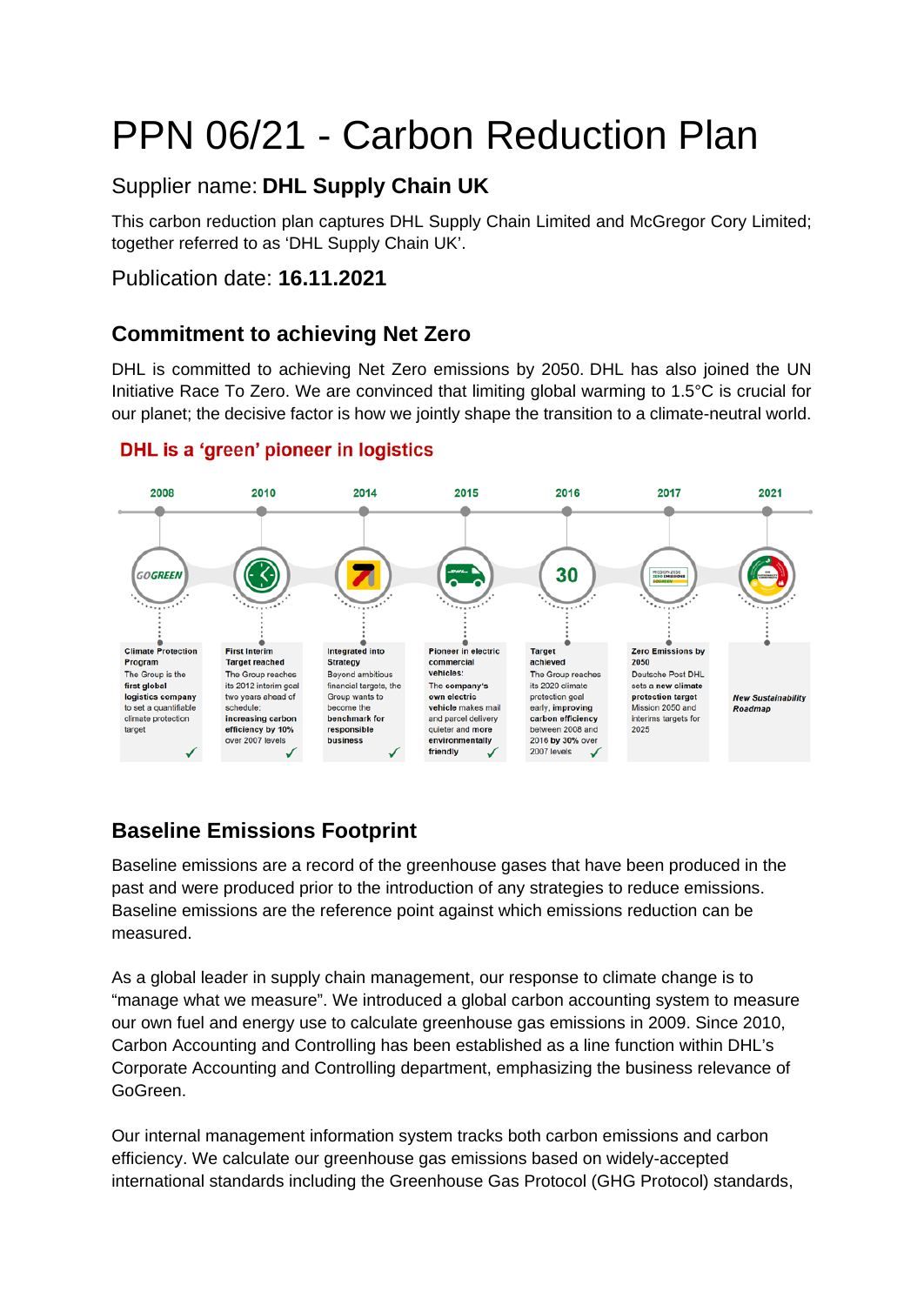the Corporate Accounting and Reporting Standard as well as the Corporate Value Chain (Scope 3) Accounting and Reporting Standard and the Global Logistics Emissions Council (GLEC) Framework. Our data is also collected and processed in accordance with the requirements of EN 16258 and ISO 14064 standards.

### **Baseline Year: 2019**

**Baseline year emissions:** 2019

#### **Additional Details relating to the Baseline Emissions calculations.**

With the launch of the GoGreen programme in 2008, DHL became the first logistics company in the world to set a measureable climate protection target. By 2020, DHL committed to improve its  $CO<sub>2</sub>$  efficiency by 30 percent compared with the base level from 2007 – we have been measuring and communicating on our progress ever since in [annual reports.](https://www.dpdhl.com/en/investors/esg.html)

In 2021, we published our accelerated [sustainability roadmap,](https://www.dpdhl.com/en/media-relations/press-releases/2021/dpdhl-accelerated-roadmap-to-decarbonization.html) including committing as part of the Science Based Target initiative (SBTi) to reduce our greenhouse gas emissions by 2030 in line with the Paris Climate Agreement compared to a 2019 business as usual scenario. For this reason, we have provided 2019 as the baseline year in the table below.

| <b>EMISSIONS</b>       | TOTAL (tCO <sub>2</sub> e) |
|------------------------|----------------------------|
|                        | Well-to-Wheel (WtW)        |
| Scope 1                | 371,387                    |
| Scope 2                | 1,850                      |
| Scope 3                | 311,110                    |
| (Included Sources)     |                            |
| <b>Total Emissions</b> | 684,347                    |
|                        |                            |

## **Current Emissions Reporting**

| <b>Reporting Year: 2020 FY</b> |                     |  |
|--------------------------------|---------------------|--|
| <b>EMISSIONS</b>               | TOTAL $(tCO2e)$     |  |
|                                | Well-to-Wheel (WtW) |  |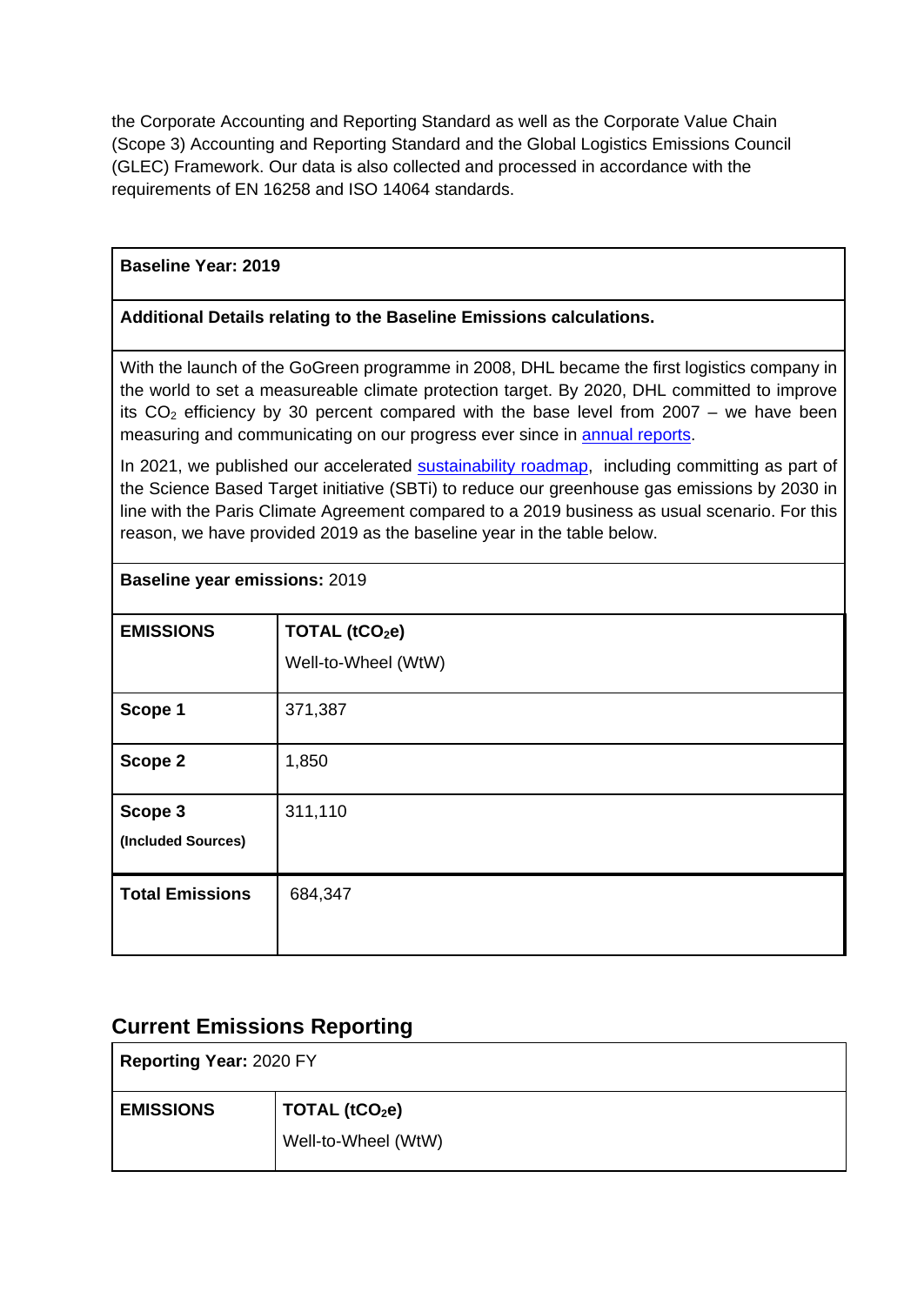| Scope 1                | 279,223 |
|------------------------|---------|
|                        |         |
| Scope 2                | 700     |
|                        |         |
| Scope 3                | 304,849 |
| (Included Sources)     |         |
| <b>Total Emissions</b> | 584,772 |
|                        |         |

# **Emissions reduction targets**

In order to continue our progress to achieving Net Zero, we have adopted the following carbon reduction targets.

DHL's 2020 goal to improve  $CO<sub>2</sub>$  efficiency by 30 percent compared with the base level from 2007 was achieved in 2016, four years ahead of schedule.

In 2017, DHL set an ambitious to reduce all logistics-related greenhouse gas emissions to net zero by the year 2050. With our mission to achieve net-zero emissions by 2050 ('Mission 2050'), we strive for clean operations for climate protection. For DHL Supply Chain UK, we will reduce our greenhouse gas emissions to under 0.7 million tonnes by 2030 compared to a business as usual scenario, and thereby commit to the Science Based Targets initiative (SBTi). This is a reduction of nearly 40%.



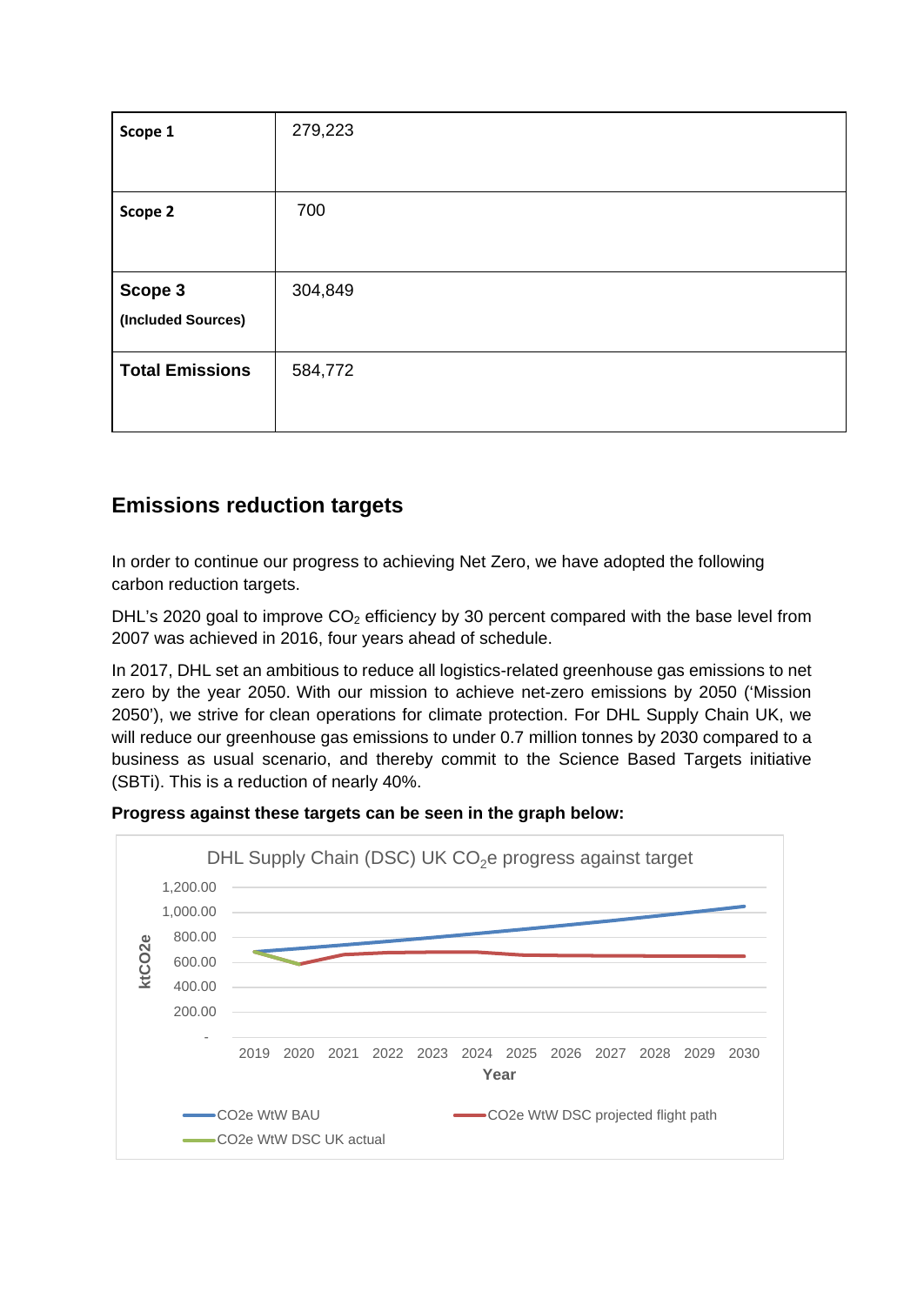# **Carbon Reduction Projects**

## Completed Carbon Reduction Initiatives

DHL has been designing and implementing climate and environmental protection measures for over a decade, and has helped lead the way towards a green, sustainable future for logistics. By 2020, DHL Supply Chain UK had achieved a 44% improvement in carbon efficiency compared to its original 2007 baseline.

Note that due to COVD-19, a number of operational sites within DHL Supply Chain UK temporarily closed or experienced significantly reduced activity during 2020. The following environmental management measures and projects have been completed or implemented in DHL Supply Chain UK. The carbon emission reduction achieved by these schemes equate to 99,576 tCO2e, a 15% reduction against the 2019 baseline and the measures will be in effect when performing the contract.

#### **Supporting policies and Governance**

- **Policies:** Our [Environmental and Energy Policy](https://www.dpdhl.com/content/dam/dpdhl/en/media-center/responsibility/dpdhl-group-environmental-energy-policy-032018.pdf) defines measures to minimize our effects on the environment. In line with our investment policy, all new acquisitions must be demonstrably more carbon efficient than existing assets.
- **Management system:** We implement our environmental standards across the company and create a uniform framework for 'green' thinking and action (based on ISO standards). DHL has developed and maintains an Environmental and Energy Management System known as the EMS 10 Steps. The EMS 10 steps approach has been formally evaluated by an independent third party assessor (SGS), and has been used as the framework for obtaining external accredited certification to both ISO 14001 and ISO 50001 standards for many of our operations in different countries. In 2020, 59% of DHL's global ISO-relevant operational sites were certified as ISO 14001 and / or ISO 50001 compliant, as well as being audited by independent third party auditors.

#### **Our approach to reducing emissions across our transport and real estate**

Our energy and fuel efficiency measures are guided by two basic principles; 'burn less' and 'burn clean'. 'Burn less' measures help us reduce the energy and fuel consumption of our operations. We then turn to 'burn clean' measures to capture additional emissions savings. The 'burn less' and 'burn clean' approach covers both technology and behavioral-based measures.

Provided below are examples of a diverse range of measures to optimise DHL's vehicle fleet, buildings and logistics networks that have been, and are continuing to be, implemented:

**Employee Engagement** has always been a key part of our GoGreen programme:

• Training – DHL's Certified GoGreen Specialist training program has been designed to equip all of our employees with the tools to empower them to make greener choices at work and beyond. We have set a target for 80% of our full-time equivalent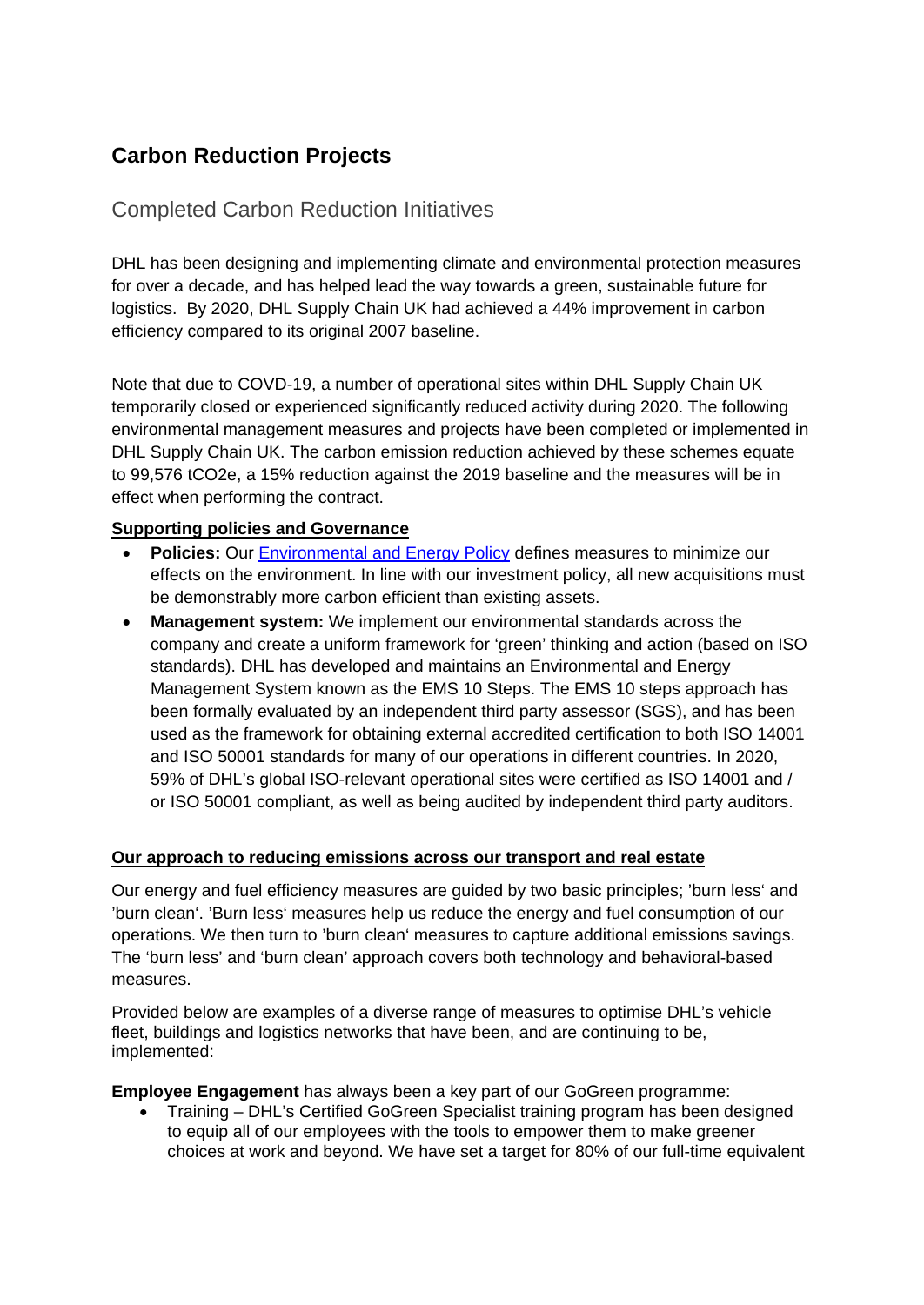employees to be Certified GoGreen Specialists by 2025 and the roll out of the training is ongoing.

- Environmental communication via notice boards and materials ranging from newsletters, poster campaigns, videos and presentations are made available. We also make use of internal social media platforms to drive action and help promote awareness and involvement at a local level, including during World Environment Day.
- Reward & Recognition An important aspect of engaging our employees is recognizing and rewarding their input towards sustainability. Our internal publications and CEO Award scheme do just this.

### **Transport**

- We provide our drivers with behavioural and fuel efficiency training for improved fuel efficiency.
- At DHL we have established GoGreen minimum standards which comprise of commercially viable, proven technologies, which positively impact environmental performance and are built in where they are operationally applicable and commercially viable in a given customer scenario.
- We have a defined set of minimum standards for our fleet as applicable which include:
	- o speed limiters,
	- o idle cut off
	- o telematics to aid driver training,
	- o aerodynamic enhancement kits.
- Vehicle and lightweight trailer design
- Use of vehicle solar solutions to power ancillary equipment on vehicles and trailers.
- Fleet optimisation continuous innovation through the development of and investment in new vehicles (majority of our diesel fleet are Euro 6) and technology. We continue to expand the use of alternative fuels, predominantly natural gas ((bio or renewable) and drives (electric), and are in the progress of implementing a significant number of gas vehicles in our fleet. In addition, we are evaluating high level opportunities to support alternative fuel purchasing or production where we cannot use the fuels in situ. For example, [DHL Supply Chain launched its first 16t all](https://www.dhl.com/gb-en/home/press/press-archive/2020/dhl-supply-chain-takes-to-the-road-with-uks-first-electric-16-tonne-truck.html)[electric HGV last year.](https://www.dhl.com/gb-en/home/press/press-archive/2020/dhl-supply-chain-takes-to-the-road-with-uks-first-electric-16-tonne-truck.html)
- Network optimization programs at several levels, operational, tactical and strategic, that reduce road miles. Example, through load and route optimisation and implementation of control towers – delivering operational efficiencies such as decrease in empty running and increase in trailer fill. .
- We also improve our carbon efficiency through multimodal transport solutions.
- Subcontractor improvements DHL Supply Chain UK has engaged tech start-up, DigiHaul as its primary subcontractor. The appointment of DigiHaul will optimise our carrier network and contribute towards reduction in carbon emissions in a number of ways, including from decreasing empty running.

#### **Real Estate**

- Renewable energy is the primary source of electricity across DHL. 99% of the electricity used across DHL Supply Chain UK's real estate is from renewable sources.
- Employee engagement 'Switch Off' campaigns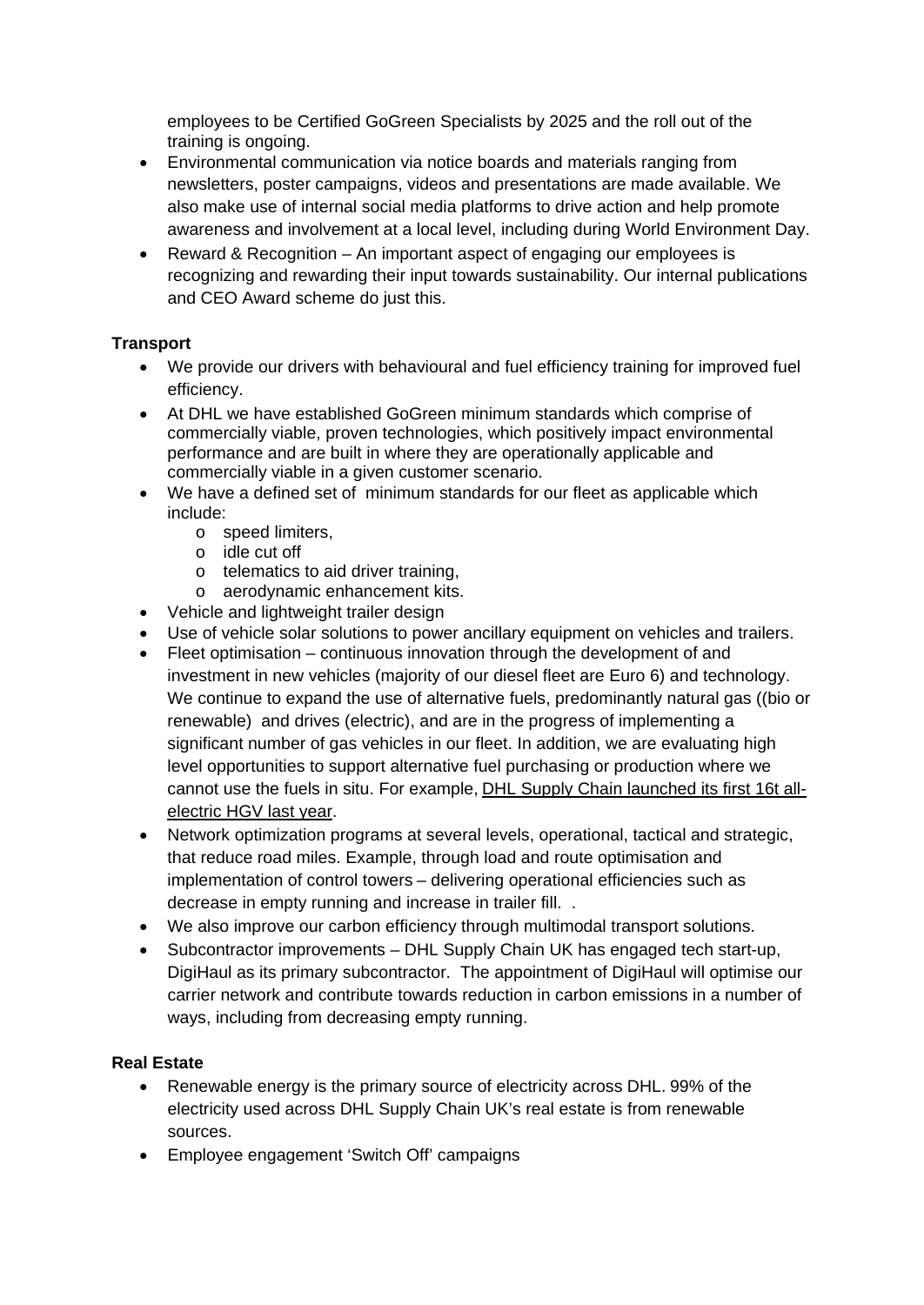- Within our real estate, we have been defined minimum standards which we continue to implement. These include
	- o smart metering to support energy management and behavior-based continual improvement,
	- o LED lighting with daylight and / or occupancy sensors
	- o energy-efficient electric Material Handling Equipment (MHE) and high frequency MHE charging points, which use less energy and reduce charging time.
- We address our heating and cooling usage through a variety of means throughout our properties. By ensuring our buildings are properly insulated and by using draught exclusion devices for example, temperature controls are kept to the minimum and the demand for energy within the building is reduced. We have also invested in innovative heat exchange technology for recycling energy generated within our buildings as well as heat pump technology as applicable.
- Our base build standard for new builds is to achieve BREEAM Very good rating. However, we also go beyond this to achieve Excellent and Outstanding ratings as applicable.
- Carbon neutral design starting in 2021, carbon neutral design for all new (owned) buildings, remaining emissions to be neutralised.

In the future, DHL will invest €7 billion by 2030 globally. With this investment, in addition to other focus areas, we will we hope to implement further measures such as:

- increase the proportion of generation of own renewables,
- design all new owned and leased buildings to be carbon neutral,
- achieve net zero operational carbon emissions across our real estate by 2025
- electrify 60% of our last-mile delivery.

## **Declaration and Sign Off**

This Carbon Reduction Plan has been completed in accordance with PPN 06/21 and associated guidance and reporting standard for Carbon Reduction Plans.

Emissions have been reported and recorded in accordance with the published reporting standard for Carbon Reduction Plans and the GHG Reporting Protocol corporate standard<sup>[1](#page-5-0)</sup> and uses the appropriate [Government emission conversion factors for greenhouse gas](https://www.gov.uk/government/collections/government-conversion-factors-for-company-reporting)  [company reporting](https://www.gov.uk/government/collections/government-conversion-factors-for-company-reporting)[2.](#page-5-1)

Scope 1 and Scope 2 emissions have been reported in accordance with SECR requirements, and the required subset of Scope 3 emissions have been reported in accordance with the published reporting standard for Carbon Reduction Plans and the Corporate Value Chain (Scope 3) Standard[3.](#page-5-2)

This Carbon Reduction Plan has been reviewed and signed off by the board of directors (or equivalent management body).

 <sup>1</sup> <https://ghgprotocol.org/corporate-standard>

<span id="page-5-1"></span><span id="page-5-0"></span><sup>2</sup> <https://www.gov.uk/government/collections/government-conversion-factors-for-company-reporting>

<span id="page-5-2"></span><sup>3</sup> <https://ghgprotocol.org/standards/scope-3-standard>